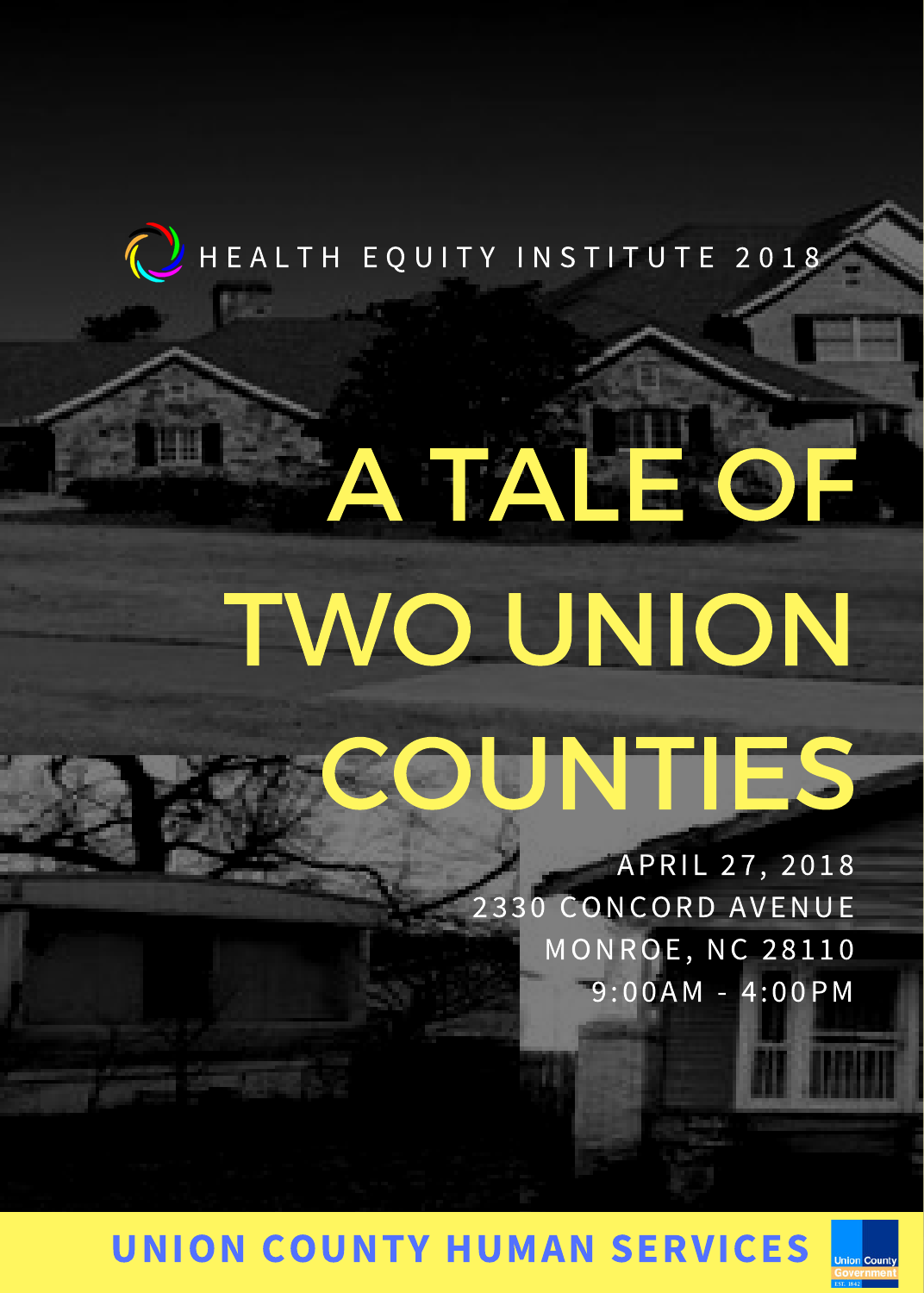

9:00AM REGISTRATION & BREAKFAST

9:30AM WELCOME STEVE RAMSEY

> ICEBREAKER JENNIFER GREENLEE

OPENING REMARKS & INTRODUCTION OF SPEAKER DENNIS JOYNER, UNION COUNTY HEALTH DIRECTOR

- 10:00AM AM PLENARY: HEALTH EQUITY IN CONTEXT CORNELL WRIGHT, EXECUTIVE DIRECTOR NC OFFICE OF MINORITY HEALTH & HEALTH DISPARITIES
- 11:15AM BREAKOUT SESSION #1
- 12:00PM LUNCH
- 12:45PM MENTAL HEALTH PANEL: LORI FOX, JOY ROBBINS TIARA VINSON, JOHN GIAMPAOLO
- 1:20PM BREAK
- 1:30PM BREAKOUT SESSION #2
- 2:15PM BREAKOUT SESSION #3
- 3:00PM BREAK
- 3:10PM PM PLENARY: STATE OF THE COUNTY HEALTH REPORT DR. AUDREA CAESAR, DIRECTOR OF COMMUNITY SUPPORT & OUTREACH
- 3:50PM CLOSING REMARKS/ADJOURN DALE LOUDER, LAB DIRECTOR, UNION COUNTY PUBLIC HEALTH

# PROGRAM

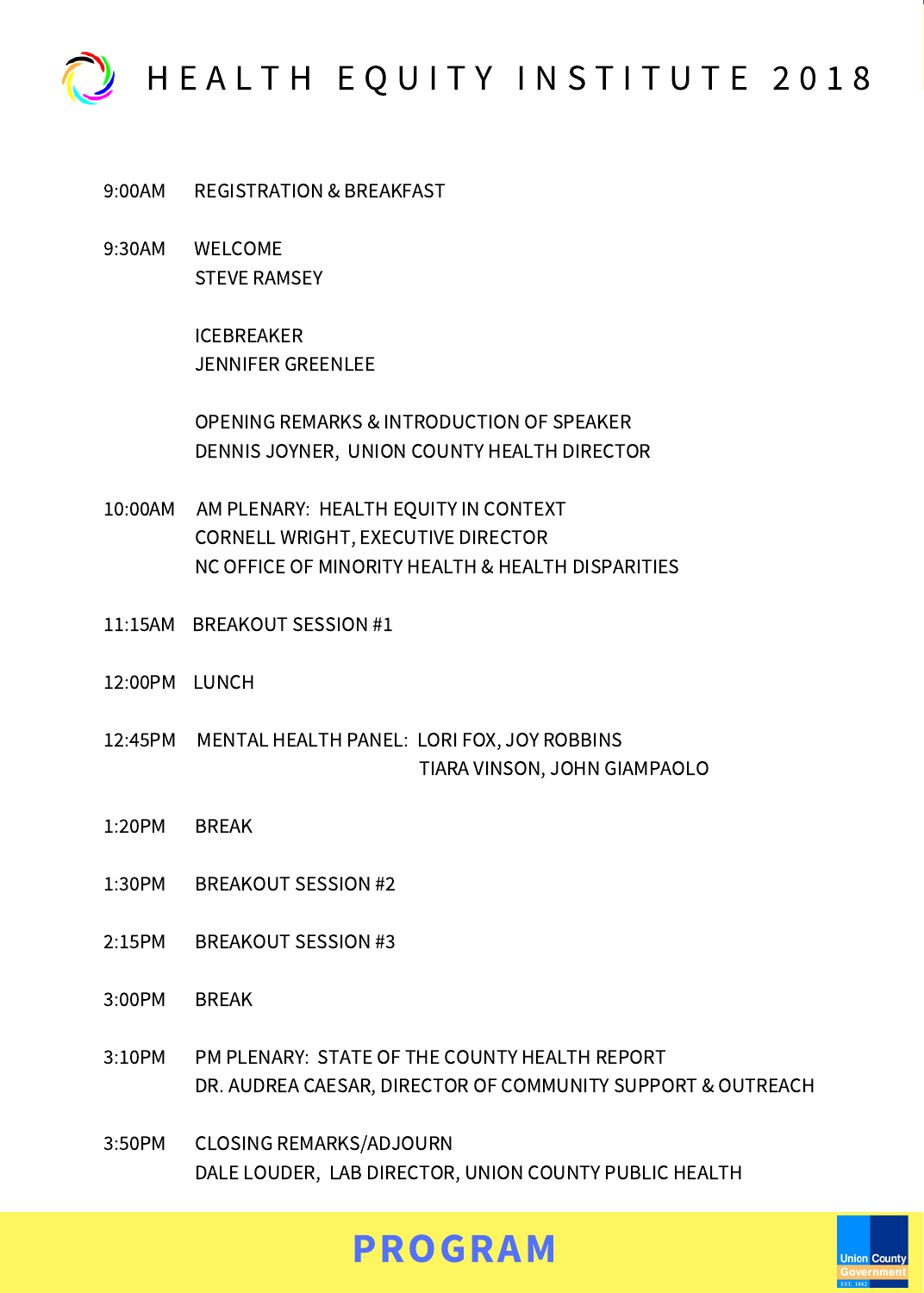### B R E A K O U T 1 1 1 : 1 5 A M - 1 2 : 0 0 P M

### SUSTAINING EMPLOYMENT THROUGH ENTREPRENEURSHIP (B225) PRESENTER: Tonia Woodbury, MBA, VP - SUPPLIER DIVERSITY MANAGER, WELLS FARGO

Entrepreneurship has been proven to provide a pathway to economic stability and growth for many who are either unemployed or underemployed. How can tax revenue, job creation and wealth development impact the health of those in the most vulnerable of our communities? Small businesses (business with fewer than 500 employees) account for more than 60% of the jobs created over a 4 year period; and they also make up over 98% of all businesses in the US. Gainful employment and comparable living wages, open the door for health education and support as well as individual accountability. Learn how considering entrepreneurship can lead to positive community impact and health education engagement.

### VILLAGE HeartBEAT: THE DEEP ROOTS OF FAITH BASED COMMUNITY ENGAGEMENT (A107) PRESENTER: Cheryl Emanual, Mecklenburg County Public Health

Faith-based organizations are trusted entities within many communities. With their unique position in the community, they have the ability to be invaluable in achieving health equity. They provide spiritual refuge, renewal and have served as powerful vehicles for social, economic and political change. In the same vein, public health mission is to promote, serve, and protect providing a host of services to a diverse, disadvantage and often indigent populations. While these institutions share many , collaborations between the two have evolved slowly. This legacy of caring, shared between public health and faith-based organizations, is a focused premise of Village HeartBEAT. Learn how considering faith-based organizations as mutually beneficial partners can lead to improved health outcomes and health equity.

### THE LINK BETWEEN HOUSING CONDITIONS AND HEALTH (B202)

### PRESENTER: Traci Colley, MSEH, REHS - Environmental Health Manager, Union County

The link between health and housing is well established. Florence Nightingale once said "The connection between health and the dwelling of the population is one of the most important that exists." It is estimated that people spend 50-80% of their time indoors. Children, elderly and those with compromised immune systems are most impacted by poor housing conditions. Examples of health-related housing concerns include: excessive moisture/mold, unsafe drinking water, improper sewage disposal, lead hazards, asthma triggers, pests, carbon monoxide/fire hazards and chemicals. These issues are impacted by a wide range of environmental factors associated with a home's design, construction, age and maintenance as well as actions and behaviors of the home's occupants. Learn ways to address unsafe housing conditions, improve health outcomes and positively affect the community.

# BREAKOUT SESSION 1

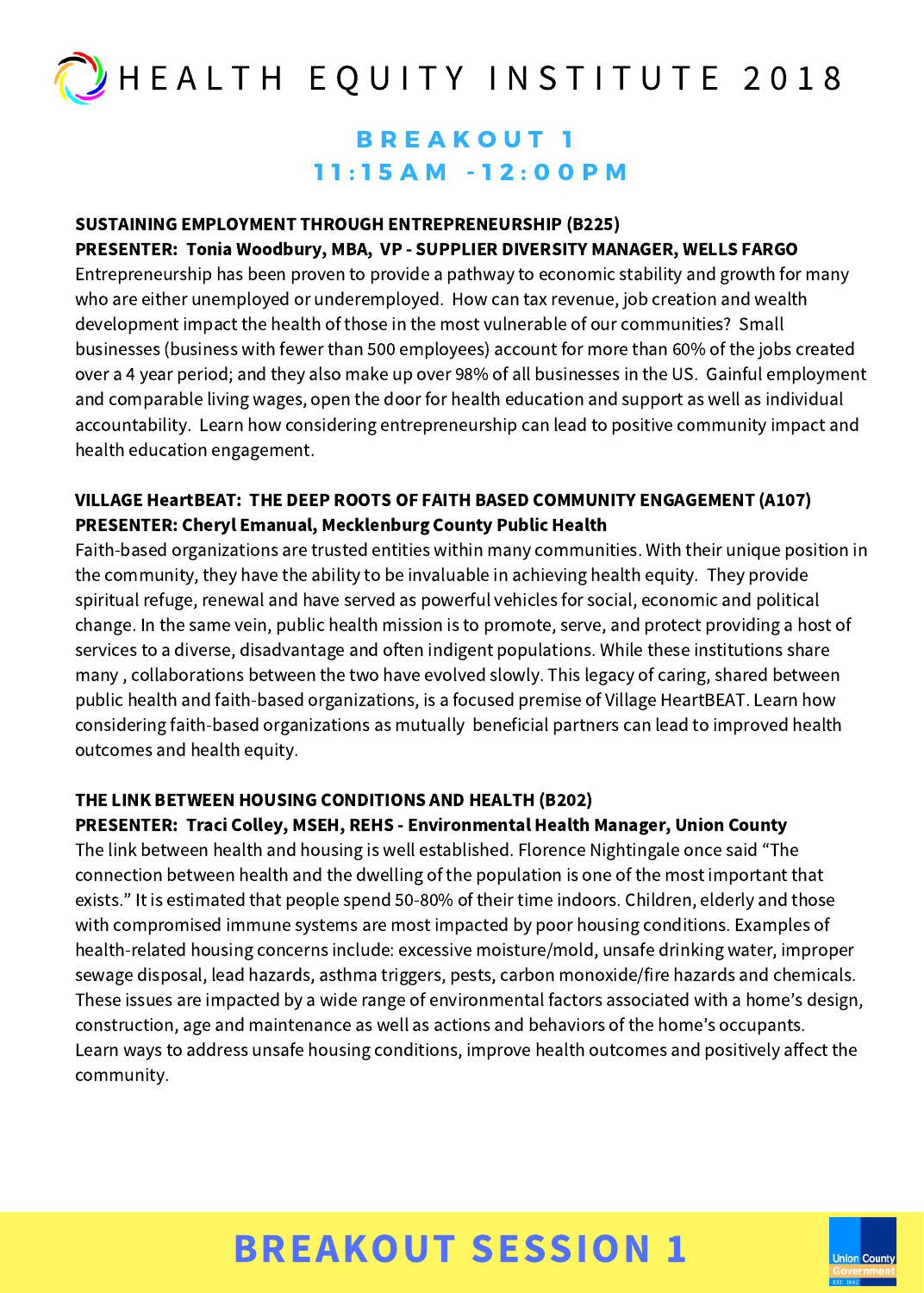

### **B R E A K O U T 2**  $1: 3 0 P M - 2: 1 0 P M$

### THE HIGH COST OF CANCER TREATMENT & MEDICATION (B202) PRESENTER: Christi Phillips, Union County Human Services

This presentation explores how colon cancer, treatments, and medication cost can be debilitating to the underinsured/ poverty stricken residence. Data, resources, and solutions that can be shared with individuals in need will be discussed. Each attendee will be learn how to make a difference both in local and state arenas, how to network, and how to make positive changes that will ultimately change lives.

### SCHOOLS & JUVENILE JUSTICE PANEL: HELPING TROUBLED YOUTH TURN THE CORNER (A107)

### PANELISTS: Yohance Prince, Dr. Michael Harvey, Meschelle King, Calvin Vaughan

An in-depth discussion on the relationship between the schools and the juvenile justice system and how the community can be a part of the solution of helping troubled youth on to the path to success. Issues, resources and recommendations will be presented.

### FOOD INSECURITY: A SCHOOL FAITH BASED PARTNERSHIP (B225) PRESENTER: Dr. Catherine Wright, Wingate University

Food is the most vital resource, next only to oxygen and clean, drinkable water and therefore exploring health inequalities must include looking at food insecurity. North Carolina, and more specifically Union county, is home to some of the most fertile land as well as to some of the most economically and socially distressed communities. Hence, this discussion about health inequality will focus on the unique food-school-faith partnership that has been cultivated in the Wingate/Monroe area to address health inequality via community garden initiatives. This presentation will look at the level of food insecurity in our area, the reasons for this phenomenon, the preliminary data collected that shows the early impacts of our garden initiatives, and the future research collaborations between Wingate University, Heart for Monroe, Wingate UMC, and other organizations to measure the perceived impacts of access to fresh produce on health, social capital, and spirituality.

# BREAKOUT SESSION 2

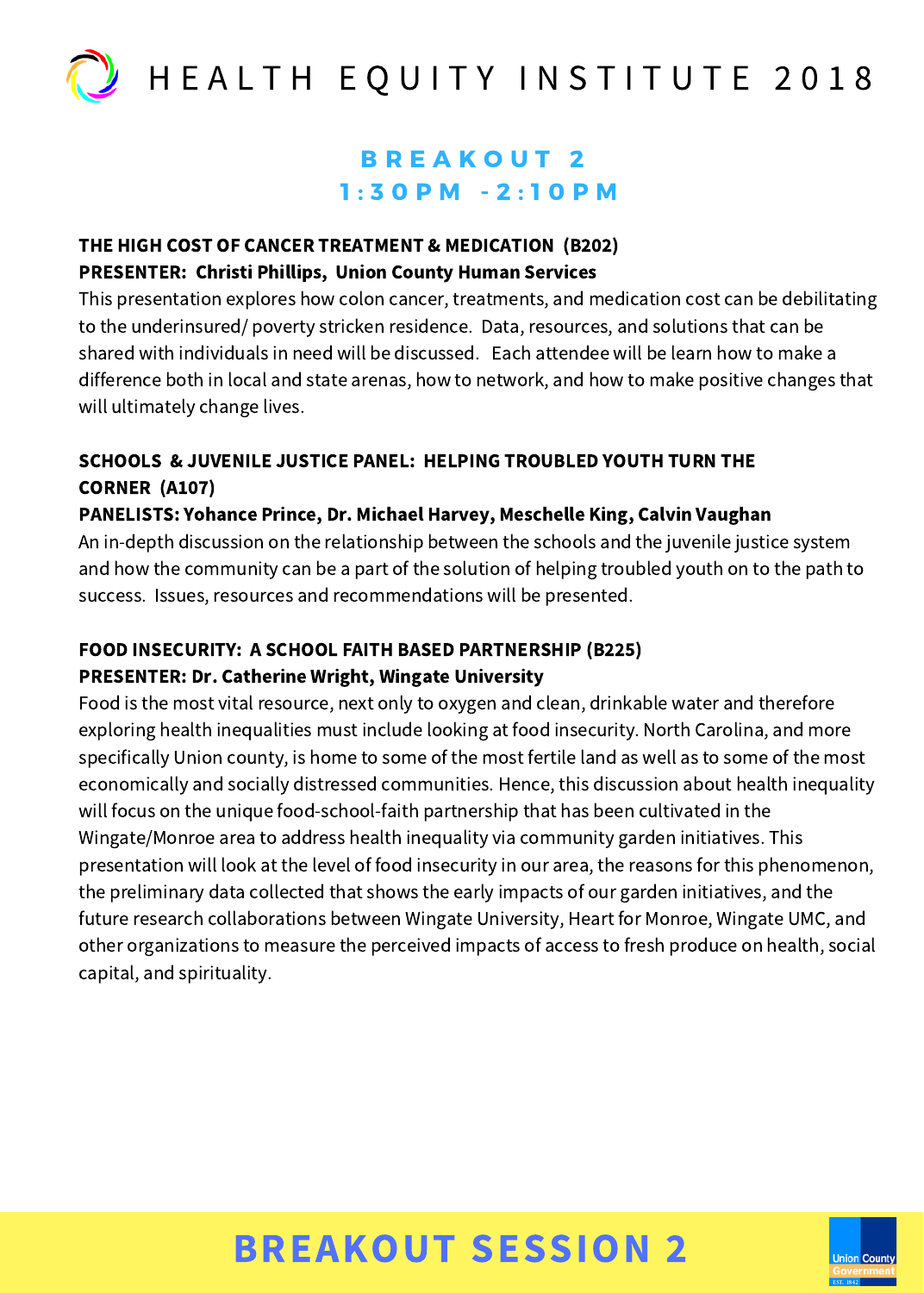

### B R E A K O U T 3  $2:15$  PM  $-3:00$  PM

#### SOCIOECONOMIC PREDICTORS OF OPIOID ADDICTION (A107) PRESENTERS: Dr. Lauri Saleeby, Wingate University Lillian Martinez, Wingate University

An exploration of socioeconomic indicators of opioid addiction and how naloxone improves outcomes. Research on needle exchange programs and methadone clinics will be presented.

### REPRODUCTIVE JUSTICE (B202)

### PRESENTERS: Cathy Henderson & Lugenia Grider, Mecklenburg County Public Health

Reproductive justice is a concept that links reproductive rights with social justice. The paradigms that combine the empowerment of women with reproduction have since been categorized into three frameworks: reproductive health, reproductive rights, and reproductive justice. The reproductive justice framework utilizes an intersectional analysis of women's experiences and focuses on changing the structural inequalities that affect women's reproductive health and their ability to control their reproductive lives. We will present the Reproductive Justice Framework inclusive of an equity lens in family planning, breastfeeding and parenting support.

### EMERGENCY MEDICAL SERVICES: COMMUNITY PARAMEDICINE PROGRAM (B225) PRESENTER: Bryan Edwards, Director, Union County EMS

Union Emergency Medical Service (EMS) is the provider of prehospital Emergency Medical Care for the citizens of Union County. Starting back in 1985 with a total of 3 ambulances and 12 EMTs. Today, the Service has expanded to over 175 EMTs, Paramedics and Ancillary and logistical support personnel. In 2017, Union EMS responded to approximately 25K calls for assistance. In addition to providing advanced emergency medical care and transport services, the agency also provides coverage for area sports events, Community Paramedicine service, and other assistance teams such as SWAT, HAZ-MAT, etc. Union EMS sees on average a 5-10% growth in volume annually.

# BREAKOUT SESSION 3

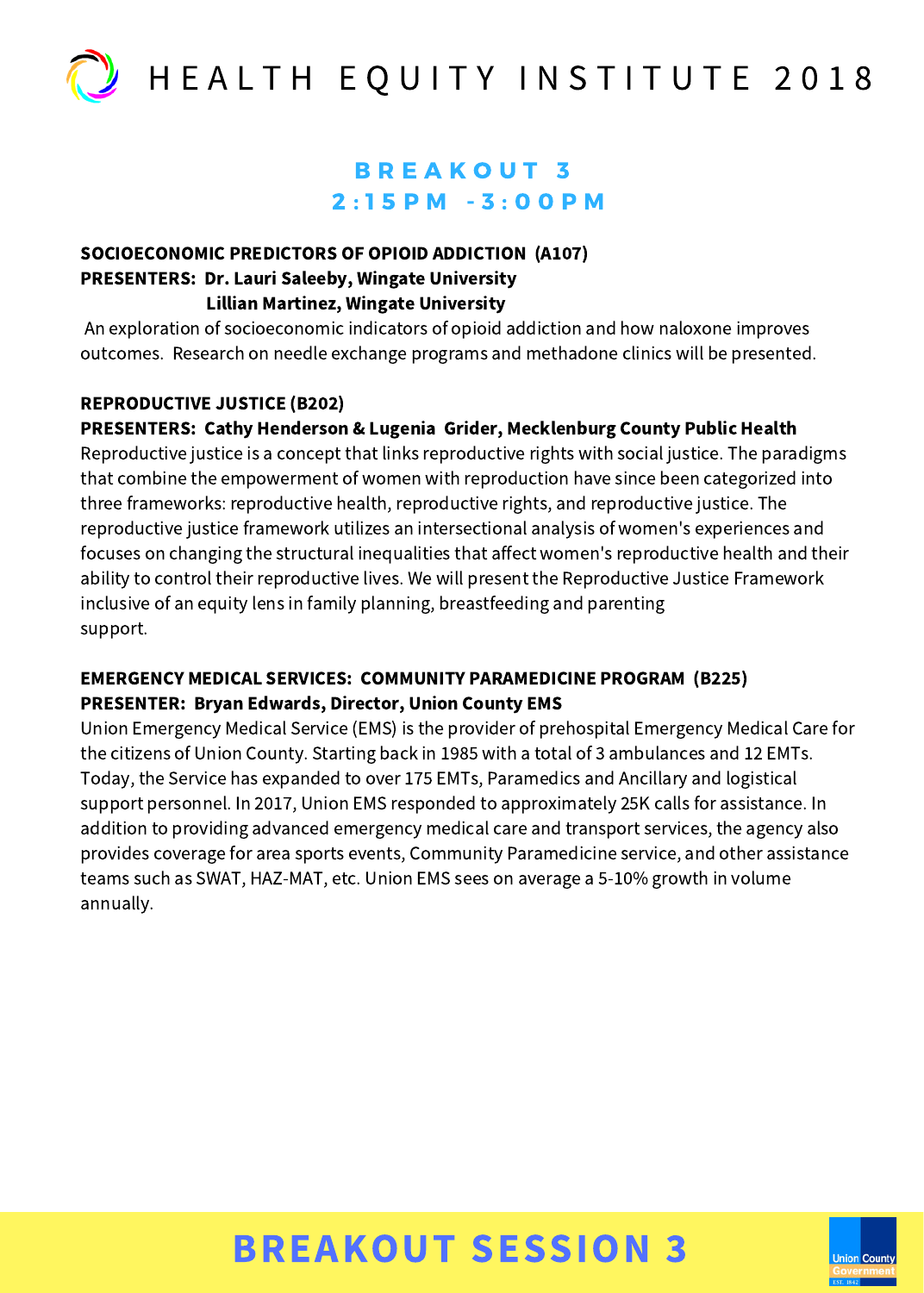# **CORNELL P. WRIGHT, MPA**



Cornell P. Wright, MPA is a subject-matter expert in the areas of health equity and disparities, minority health, and community engagement. Wright currently serves as the Executive Director of the North Carolina Office of Minority Health and Health Disparities under the North Carolina Department of Health and Human Services.

Wright is an active member in the health community, serving various groups, organizations and boards including; the Patient Centered Outcome Research Institute (PCORI) where he serves on the Communication and Dissemination Advisory Panel, and the Southeastern Health Equity Council (SHEC), as part of the National Partnership for Action to End Health Disparities (NPA), serving as the Co-Chair to the Social Determinants of Health Committee.

Wright has received numerous awards and recognitions for his extraordinary contributions to health from; National Institutes of Health, Leukemia and Lymphoma Society, North Carolina Central University, and National Minority Quality Forum. Most recently, Wright served as the closing keynote speaker for the first annual North Carolina Sexual Health Conference, where his presentation, " From the Color P urple to Purple Rain: Exploring the Historical Context of Sexual Violence, Sexual Expression, and Sexual Health Equity" , provided a unique and innovative approach to public health messaging through the use of interactive media including music, poetry, and visuals to intimately connect with his audience. This presentation was recently turned into a TEDxTalk, "#ColorPurpleRain: Sexual Health Equity in Context" at"TEDxUNC."

In 2017 Wright was named the Spectacular Magazine Man of the Year in Health and was awarded the"Sexual Health Equity Champion Award" at the 2017 North Carolina Sexual Health Conference<sup>"</sup>

# AM PLENARY SPEAKER

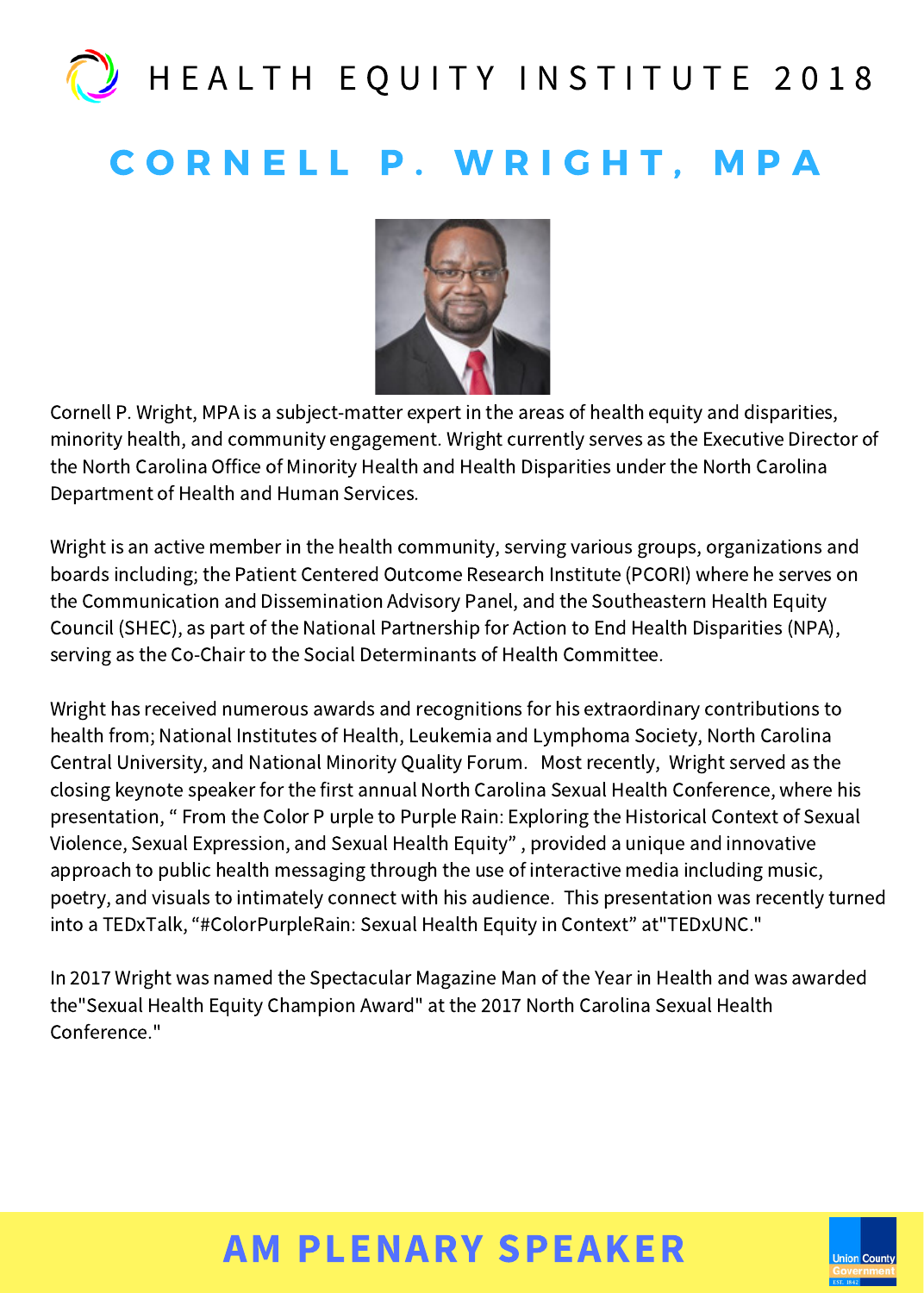## DR. AUDREA CAESAR



Dr. Audrea Caesar is a 16 year veteran of the health and human services industry. She is a Certified Health Education Specialist (CHES) who has served as an operations leader, organizational scientist, advocate for health equity, and an educator. Currently Dr. Caesar is the Division Director of Community Support and Outreach for Union County Human Services. Additionally, she is an Adjunct Professor in the Master of Public Administration (MPA) program at The University of North Carolina at Chapel Hill, and is an instructor in the College of Health & Human Services at Central Piedmont Community College. Her research interests include stress, racial and ethnic health disparities, social determinants of health and a host of topics in organizational behavior.

Dr. Caesar has led a number of community based health initiatives focused on underserved populations. In 2012, while working for Mecklenburg County Department of Social Services, she led her team to a National Association of Counties (NACo) Best Practice Award in Consumer Relations. Her work was recognized publicly when she was appointed in 2012 to the Center for International Understanding (Now Go Global) Latino Initiative sending her and 27 other Public Health Leaders from across the state to Mexico City, and Puebla, MX. In 2014, she was appointed to the Charlotte Task Force on immigration. Dr. Caesar has been a speaker at several events including the North Carolina Public Health Association in 2016. In 2017 Dr. Caesar was invited to present her original research "The Supervisor/Employee Relationship and Employee Perceptions of Workplace Stress"examining the unique challenges faced by health & human services employees at the American Public Health Association's( APHA) Annual Meeting in Atlanta, GA. Dr. Caesar is the chair of the Union County Health Equity Collaborative and is the visionary behind today's event.

# PM PLENARY SPEAKER

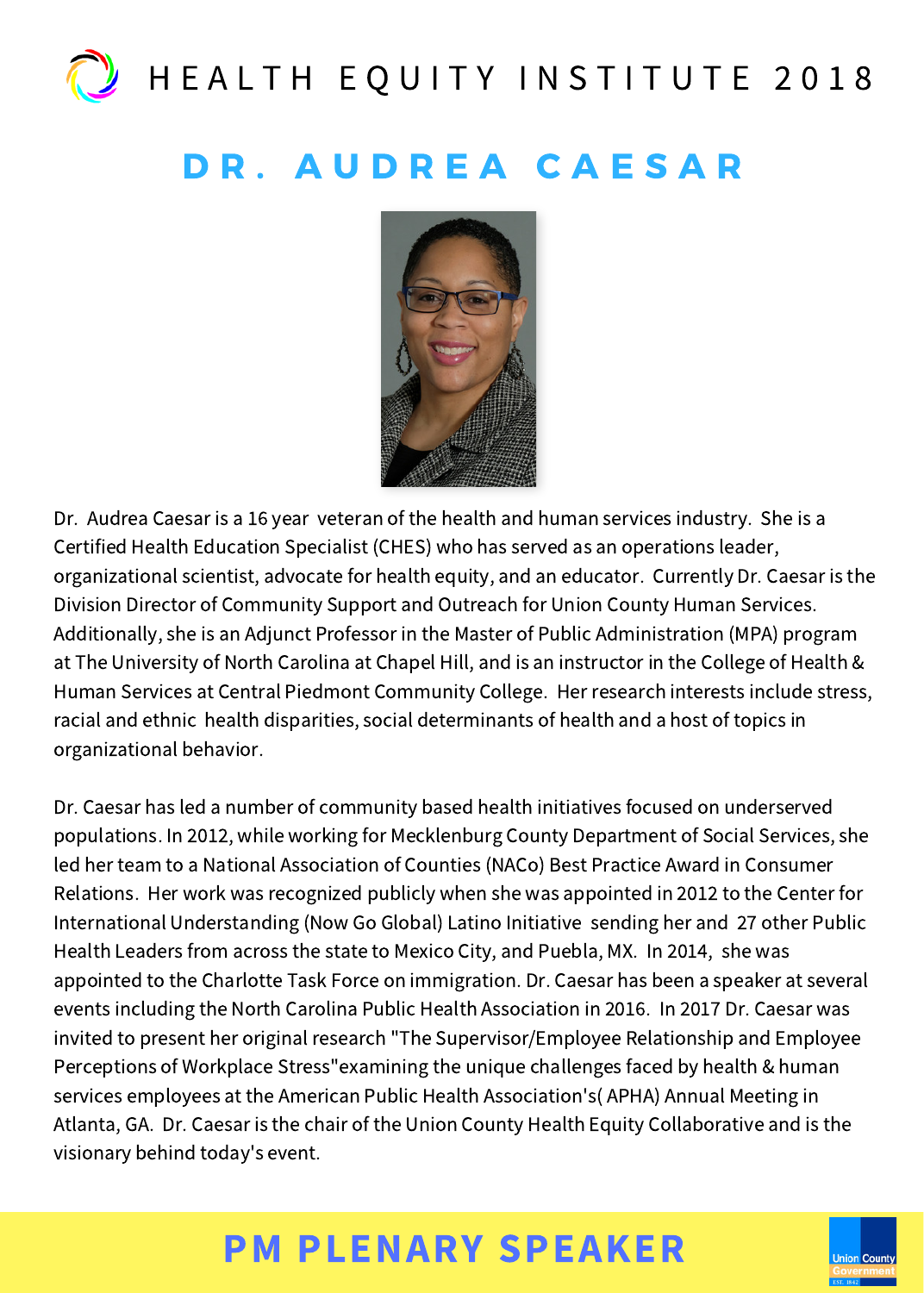# **MENTAL HEALTH PANELISTS**

### JOY ROBBINS, MENTAL HEALTH THERAPIST - CREATIVE COUNSELING GROUP

A Henderson, North Carolina native, Joy Robbins received her Bachelor of Arts in psychology at Wake Forest University. She worked as a change management consultant for one of the large consulting firms before obtaining her Masters of Arts in Counseling from UNC Charlotte to follow her heart of service. She has used her gifts and talents at Florence Crittenton Services, Union County Public Schools, Novant Health and Carolinas Healthcare System. For 10 years, Joy has owned a thriving private practice in Union County, serving children, adolescents and adults. Joy is currently the Clinical Program Coordinator for the Employee Assistance Program at Carolinas Healthcare, now Atrium Health. She is a Licensed Professional Counselor Supervisor in the state of North Carolina. She also serves on the University Relations Committee for the Licensed Professional Counselors Association of North Carolina. She has written the manuscript for her first book, "On My Couch: A Therapist's Journal", that will be on shelves later in 2018

### LORI FOX, LICENSED CLINICAL SOCIAL WORKER - UNION FAMILY SERVICES

Lori is a Licensed Clinical Social Worker having earned her Master of Social Work at the University of Maryland at Baltimore. She has over 20 years of clinical experience in psychotherapy and in supervising associate clinicians. She enjoys working with adults, children, couples, and families. Lori has extensive experience in mental health issues such as depression and anxiety with a focus on recovery from trauma. She specialize in helping to address childhood challenges through parenting solutions, including working with IDD diagnoses. Lori believes in the power of relationships to lead a person toward self-actualization. I have a warm compassionate style and view each person as full of potential to live their best lives and change the world.

# MENTAL HEALTH PANEL

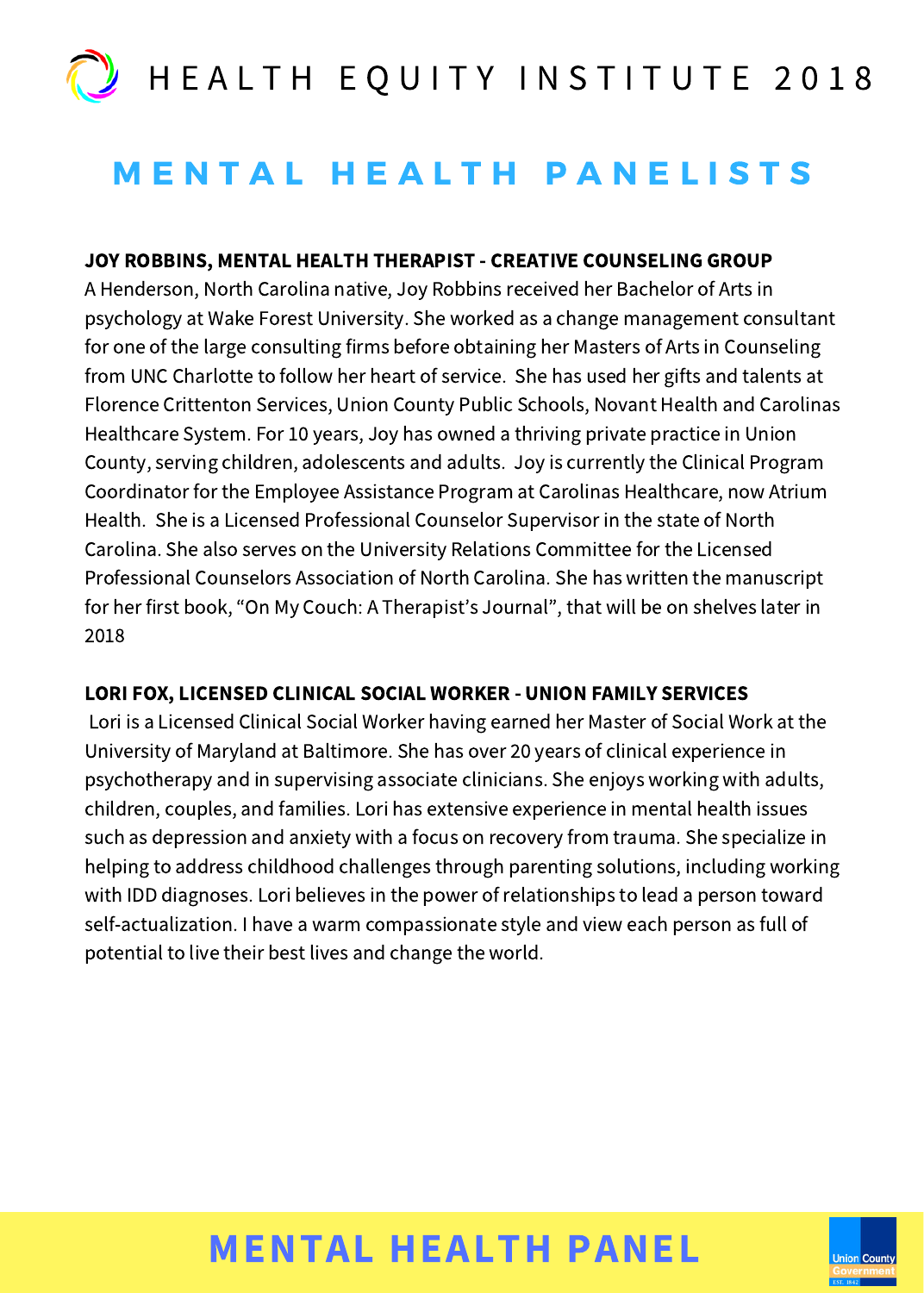### **MENTAL HEALTH PANELISTS**

### JOHN GIAMPAOLO, COMMUNITY ENGAGEMENT SPECIALIST CARDINAL INNOVATIONS

John is a Community Engagement Specialist for Cardinal Innovations Healthcare who works with communities to promote awareness, reduce stigma, and create change. After spending more 25 years in the behavioral healthcare field in both direct services and community relations, John believes that solid relationships and community presence creates healthier communities. John is a certified trainer for Mental Health First Aid and Question Persuade Refer (QPR). John holds a Bachelor's Degree in Psychology from Florida International University.

### TIARA VINSON, SOCIAL WORKER CHARLOTTE HOUSING AUTHORITY

With over 15 years working with diverse groups, individuals and families, Tiara Vinson strives to promote mental wellness as it is the cornerstone to an optimum quality of life. Tiara received her Bachelor of Arts degree in Criminal Justice at Livingstone College in 2001. However, while working with adult male offenders in a North Carolina correctional institution she discovered undiagnosed mental illness played a critical role in the behavioral responses for many of those incarcerated. Since her discovery, Tiara has obtained a Master of Social Work degree from Johnson C. Smith University and is a Provisional Licensed Clinical Social Worker. She has utilized her compassion to educate others about early warning signs, symptoms of mental illness and treatment options in various settings such as, juvenile residential housing, working with individuals experiencing poverty and those living with substance use disorders. She is a member of the National Association of Social Workers (NASW) and National Association of Black Social Workers (NABSW). In her spare time, Tiara enjoys outdoor activities and exploring new adventures. She is an active member of Alpha Kappa Alpha Sorority Incorporated, and she loves to spend time with her sisters serving all mankind. Tiara is currently in pursuit of full licensure as a Clinical Social Worker.

# MENTAL HEALTH PANEL

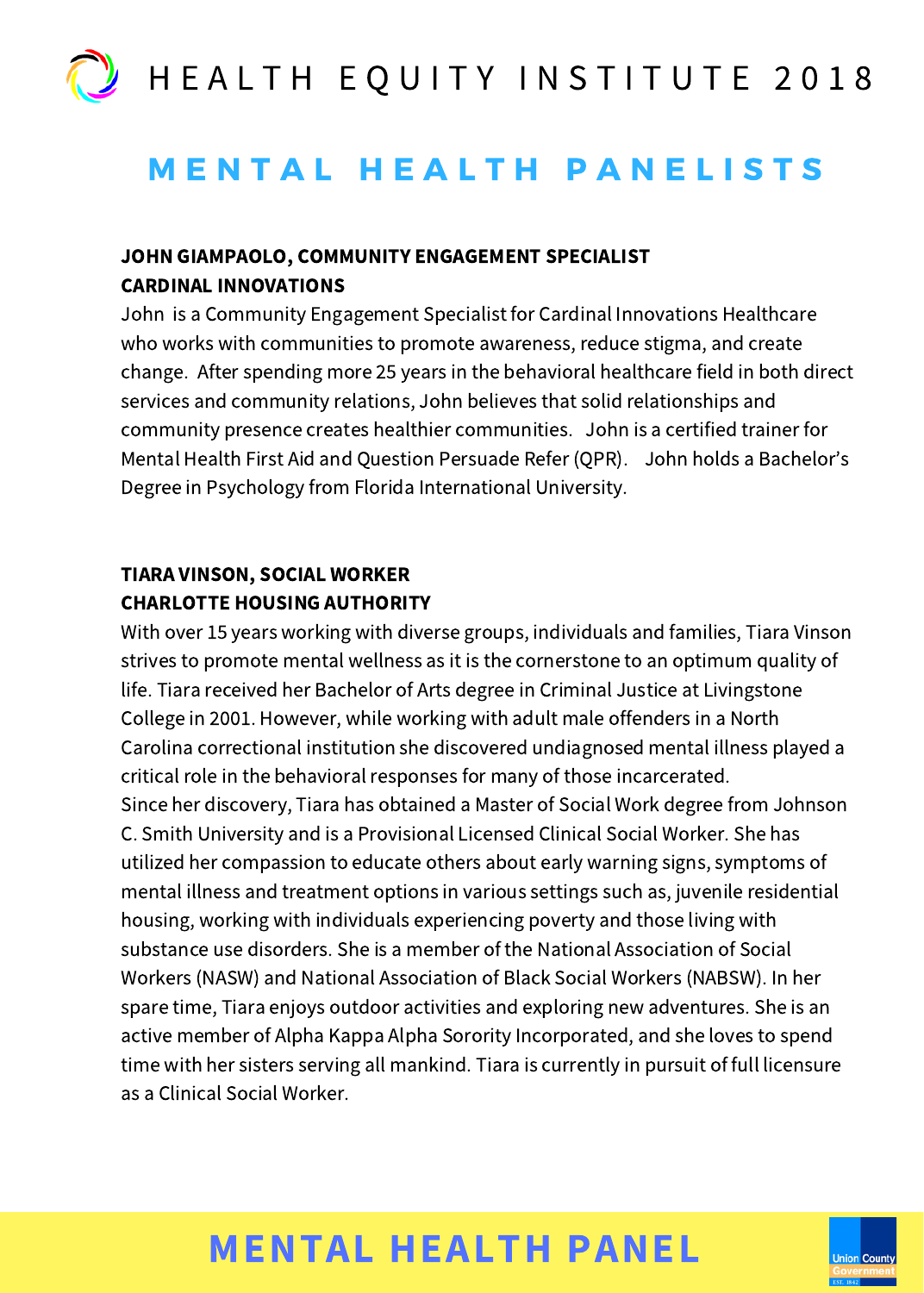# JUVENILE JUSTICE **PANELISTS**

### CALVIN VAUGHN, CHIEF COURT COUNSELOR NC DEPARTMENT OF PUBLIC SAFETY, JUVENILE JUSTICE DIVISION

Calvin is Chief Court Counselor of Judicial District 20 (Anson, Union, Richmond, and Stanly counties) with the Department of Public Safety; Division of Juvenile Justice. Calvin's educational background includes an Associate of Science in Criminal Justice from Durham Tech Community College . He later earned a Bachelor of Science in Criminal Justice , and a Master of Science in Criminal Justice with a concentration in Juvenile Justice and Family Counseling from North Carolina Central University. Calvin is a proud Eagle. Calvin is a twelve year veteran of the United States Army where he received a number of medals and awards. Calvin attends the Inheritance Church of Christ in Charlotte, NC and works on the leadership staff. He is a proud member of Prince Hall Mason; Golden Key Honor Society; Alpha Phi Sigma National Criminal Justice Honor Society; National Association of Blacks in Criminal Justice. Calvin has served on a number of boards and committees.

### MESCHELLE KING, MS, APC

Meschelle is an Associate Professional Counselor in private practice in Atlanta, GA. Her experience has been with children, adolescents and adults. She has helped clients dealing with trauma, abuse, homelessness and relationship issues. Meschelle has been in the mental health field for approximately 4 years. Ms. King's educational journey began in the field of Finance when she completed her undergraduate degree at Cleveland State University with a Bachelor in Business Administration. After some time in the financial industry her desire to help others became overwhelming and therefore, she completed a Master of Science in Counseling Psychology at Capella University.



# SCHOOLS & JUVENILE JUSTICE PANEL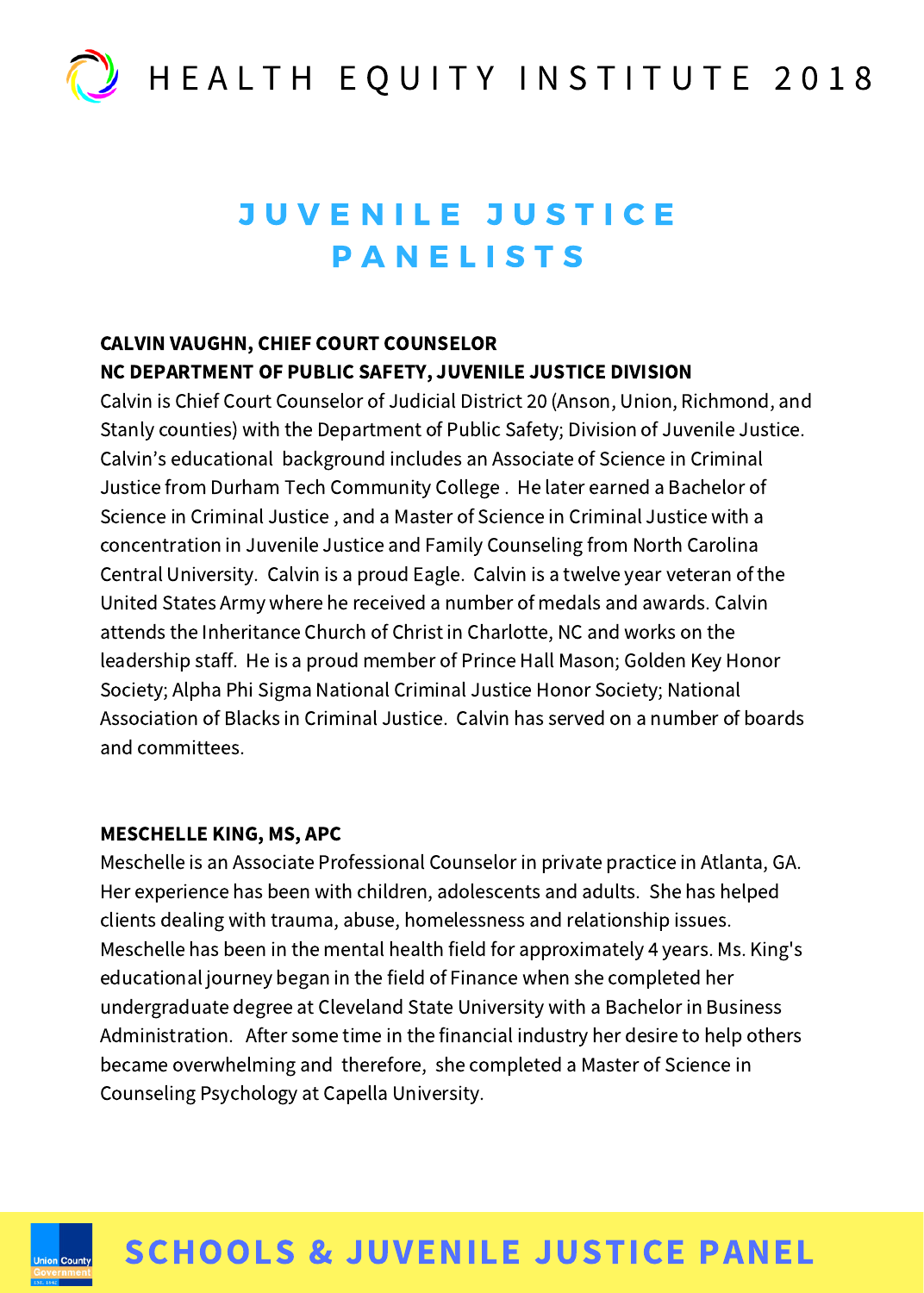

# JUVENILE JUSTICE **PANELISTS**

### DEPUTY YOHANCE PRINCE, SCHOOL RESOURCE OFFICER UNION COUNTY SHERIFF'S OFFICE

Deputy Yohance Yusuf Prince has been with the Union County Sheriff's Office since 2010. Deputy Prince is currently serving in the community resources bureau as a School Resource Officer. Deputy Prince was selected as the Union County Public Schools 2015-16 School Resource Officer of the Year for his outstanding service to Forrest Hills High School. Deputy Prince has previously served as a Narcotics Detective and a Corporal in the detention bureau. Prior to entering law enforcement Prince worked for 11 plus years in youth facilities with at risk youth. Prince is married and has 6 children 2 girls and 4 boys. Prince is originally from Queens New York and been a resident of Union County since 2000.

### DR. MICHAEL HARVEY, PRINCIPAL, MONROE HIGH SCHOOL

Dr. Michael Harvey was previously the principal at Benton Heights Elementary School of the Arts serving as principal for six years. In September 2011 he accepted the position as principal of Monroe Middle School. He has worked in the Monroe community for 18 years as an educator and administrator. He is passionate about working with the students, teachers, and with the Monroe community. Dr. Harvey graduated with a B.S.E. in Physical Education from SUNY Cortland, a MA in Educational Leadership from Winthrop University, and his Ed. D from Wingate University in August of 2011. He has spoken at various conferences locally and across the state of North Carolina. In his tenure at Benton Heights Elementary School of the Arts he was able to accomplish some of the highest growth scores in the county. At Benton Heights he raised the school's composite score 13%. At Monroe Middle Dr. Harvey has improved the growth composite from -9 to a positive 10. Dr. Harvey believes that students should have exposure to enriching academic opportunities that engage and excite students. The three E's will lead students, teachers and the community to the fourth "E"- Excellence!



### SCHOOLS & JUVENILE JUSTICE PANEL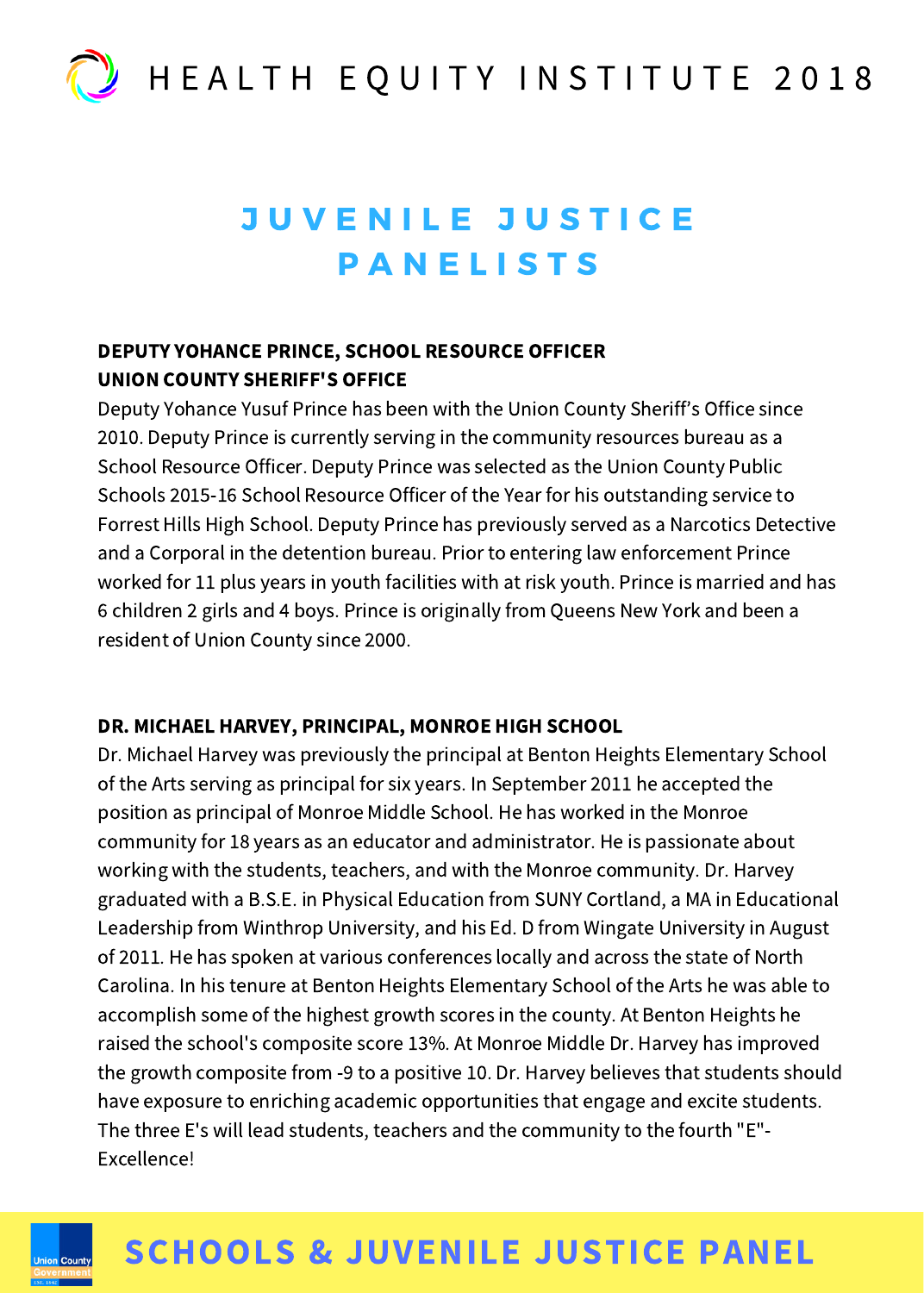

### DR. CATHERINE WRIGHT, WINGATE UNIVERSITY

Catherine Wright received her B.Sc. in Zoology and B.Ed. from the University of Toronto in Canada and her doctorate from Regis College (Toronto School of Theology). She has presented at many forums in Canada, Ireland, and in North Carolina concerning social and ecological justice issues and her areas of specialization include ecotheology, contemporary Christian ethics, sustainability, and suffering. Currently, she is a member of the Religion and Philosophy department at Wingate University teaching Global Perspectives in Ethics as well as religion and science, sustainability, ecojustice and ecoliteracy seminars. In 2017 she published "Creation, God, and Humanity: Engaging the Mystery of Suffering within the Sacred Cosmos" and this summer she is working on aquaponics and WU Community garden projects with undergraduate students, Wingate UMC, and Heart for Monroe to address food insecurity and health inequality.

### CHRISTI PHILLIPS, UNION COUNTY HUMAN SERVICES

Christi Phillips is a 20 year veteran in the health and human service field, with disciplines including, but not limited to, domestic violence, cancer prevention and awareness, crisis intervention and advocacy, and child maltreatment intervention. She is completing her Master's Degree in Social Work at the University of Phoenix. She is currently working as a Nurturing Parenting Facilitator, where she helps in the treatment and intervention with families in need. She serves on the Union County Violence Prevention Task Force, the Union County Health Equity Institute, is a board member of the Children's Memorial Park, and is an interpreter for the deaf community. In September 2016, Christi Phillips was diagnosed with stage 3 Colon Cancer and is now enjoying remission. As a single parent of two amazing teenagers, she understands the debilitating cost of medical care for those who are uninsured and underinsured. She is passionate about helping others find resources and networking within the community for the necessary support and needed services.

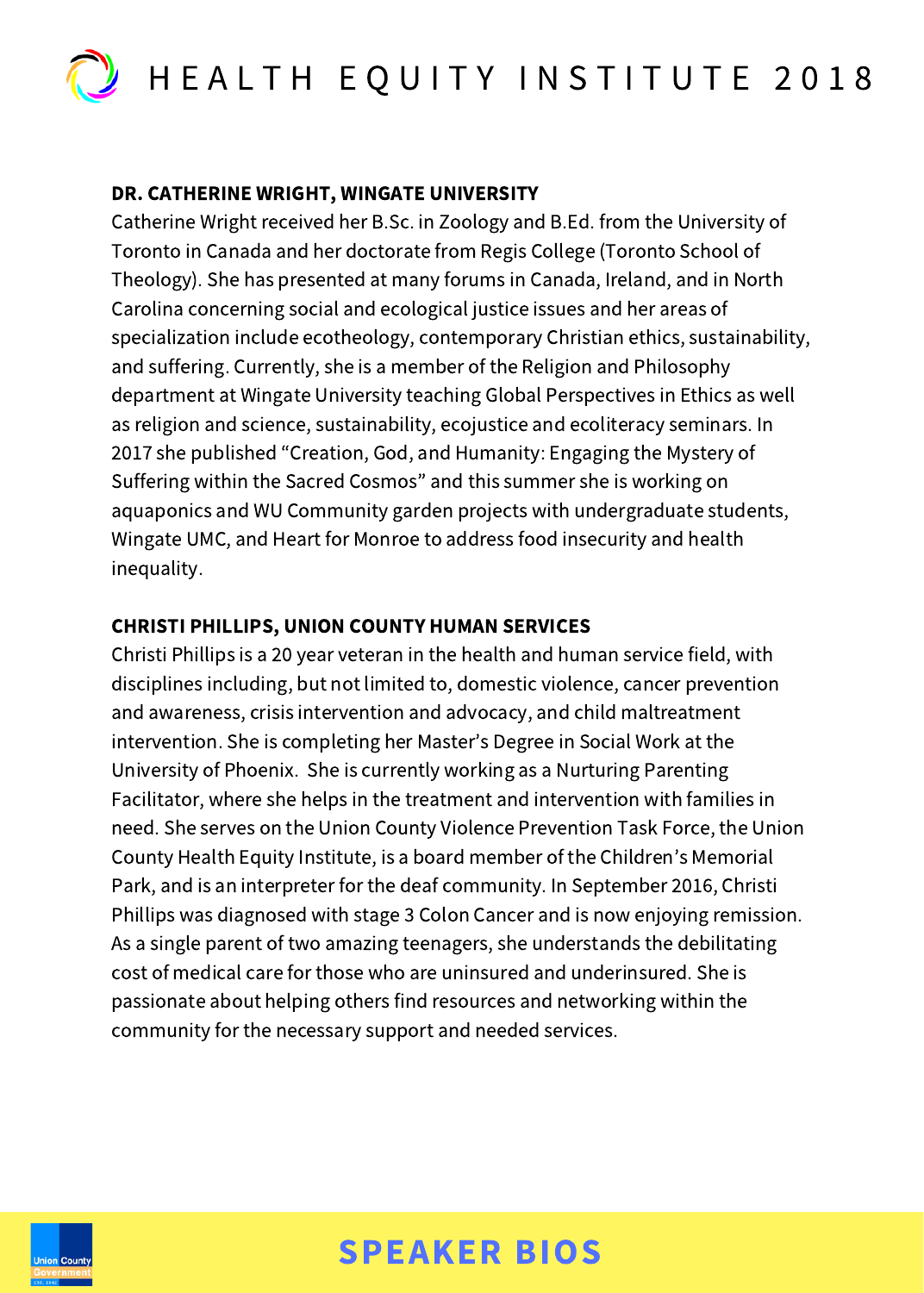

### LUGENIA GRIDER, MECKLENBURG COUNTY PUBLIC HEALTH

Lugenia Grider (affectionately known as Genia) is the Breastfeeding Education Coordinator for Improving Community Outcomes for Maternal & Child Health (ICO4MCH) a public health collaborative between Mecklenburg and Union Counties. Lead Advisor of the local Queen City Cocoa B.E.A.N.S (Breastfeeding, Education, Advocacy, Normalcy and Support) a sponsored organization of the North Carolina Breastfeeding Coalition (NCBC), whose primary goal is to educate African American families and empower the Charlotte community to embrace breastfeeding as a cultural and social norm. Formerly served on the Board of Reaching Our Sisters Everywhere (R.O.S.E). In addition, an advisory committee member of the Mary Rose Tully Training Initiative. As well as participates on several quality improvement task forces at Novant Health Greater Charlotte market including Baby Friendly Steps 3 & 10 and Project Manager for the Pathway 2 Lactation Program at Johnson C. Smith University a Historical Black College & University (HBCU) to address inequitable access to the International Board Certified Lactation Consultant profession. She is a nationally recognized Women's Health Educator, expert DONA Trained Birth Doula, Lamaze Certified Childbirth Educator Trainer and the founder of The Center for Women's Health & Maternity Services. As an educator, she has more than 16 years of experience training, educating and empowering women, families and medical professionals. Her skills allow her to seamlessly interact across lines of difference - including race, ethnicity, affectional-orientation and socio-economic levels. Genia specializes in balancing evidence-based medical practices with complementary therapies for a holistic care approach, specifically in the areas of preconception health, pregnancy, childbirth practices, postpartum, newborn care, breastfeeding and women's sexual health.

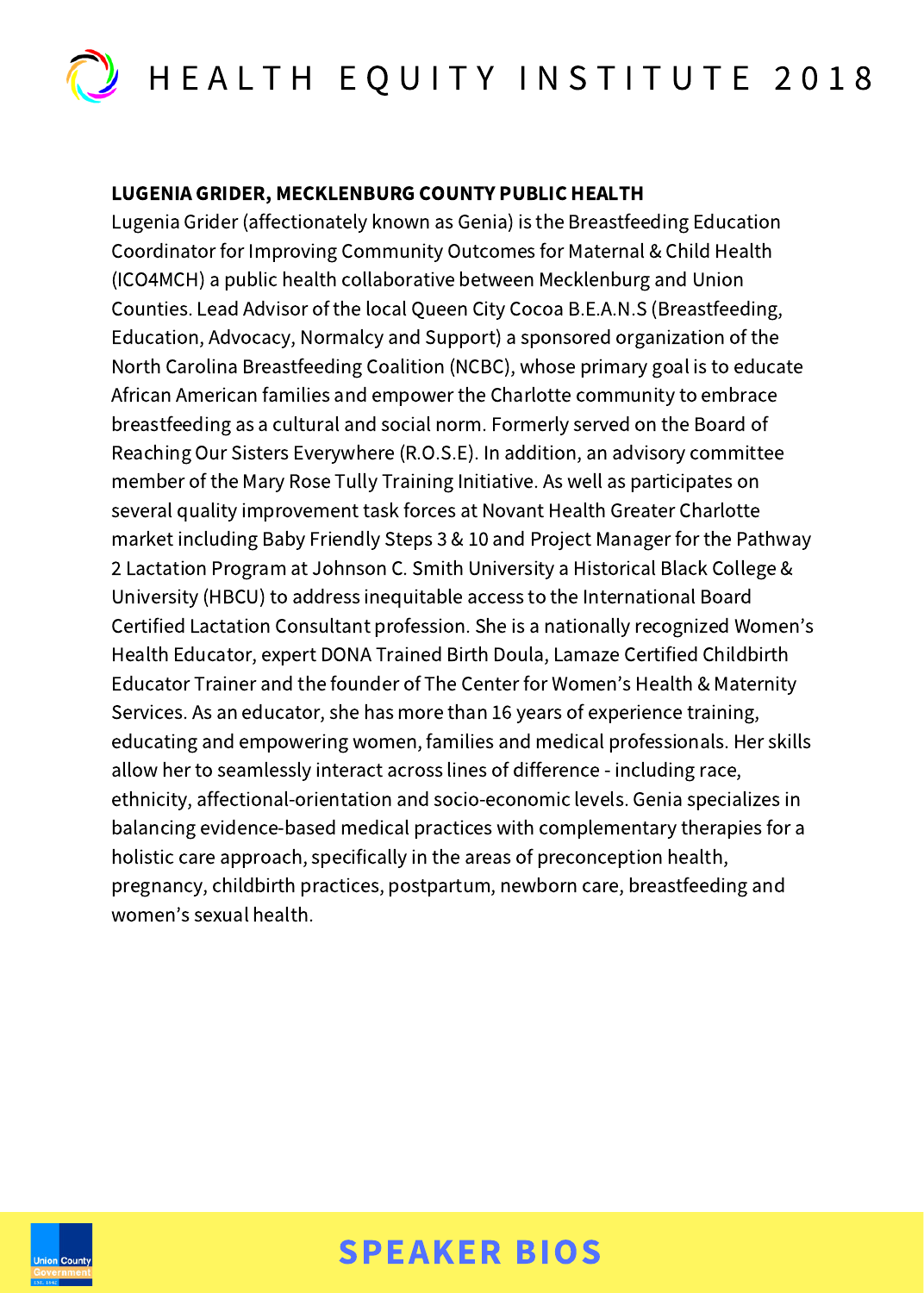

### CHERYL EMANUEL, MECKLENBURG COUNTY PUBLIC HEALTH

Cheryl Silver Emanuel has given 32 years of her professional career to public health and community development, leading and managing health promotion prevention initiatives with a focus on improving the health and quality of life for racial/ethnic minorities through policy development, community engagement, program implementation, cultural diversity training, access to care and resources dissemination. Briefly, other career experiences: teen pregnancy prevention, infant mortality, HIV/AIDS/STIs (including managing the Ryan White Program), substance abuse issues and chronic diseases. Other previous consulting experiences include serving as a program consultant for the Research Triangle Institute - Health and Social Policy Division, and the MUSC - REACH Legacy Project. Currently, she serves as the Senior Health Manager for the Mecklenburg County Health Department's (MCHD) Office of Community Engagement and on her department's executive team. In her role with MCHD, she is responsible for identifying, engaging and implementing strategies for reducing disparities and increasing equity related to health promotion and health outcomes in Mecklenburg County. Our work with FBOs, including our Village HeartBEAT program focus on chronic disease prevention in churches was awarded in (February 2016) the Community Outreach Champion Award recognition from the CDC-Millions Hearts Initiative for our work with FBOs, and (September 2018) for the "Healthy Cities Counties Challenge Spot Light Award. She has a deep passion and a commitment to serve the most vulnerable populations regardless of race, gender, age or socioeconomic status.

### DR. LAURI SALEEBY, WINGATE UNIVERSITY

Lauri Saleeby received a Bachelor's Degree in biology from Wingate University in 2003 and a doctor of pharmacy degree from Wingate University School of Pharmacy in 2007. She has worked in retail pharmacy including management positions for 10 years. She is currently employed as a clinical pharmacist at the Union County Department of Health and Human Services Division of Public Health working primarily with high risk maternity patients and family planning. Additionally, Lauri is an adjunct professor at Wingate University School of Pharmacy where she facilitates case studies with P2 and P3 pharmacy students. She has a passion for medical missions just having returned from Lebanon this past month where she was a member of a dental/medical team that served Syrian refugees.

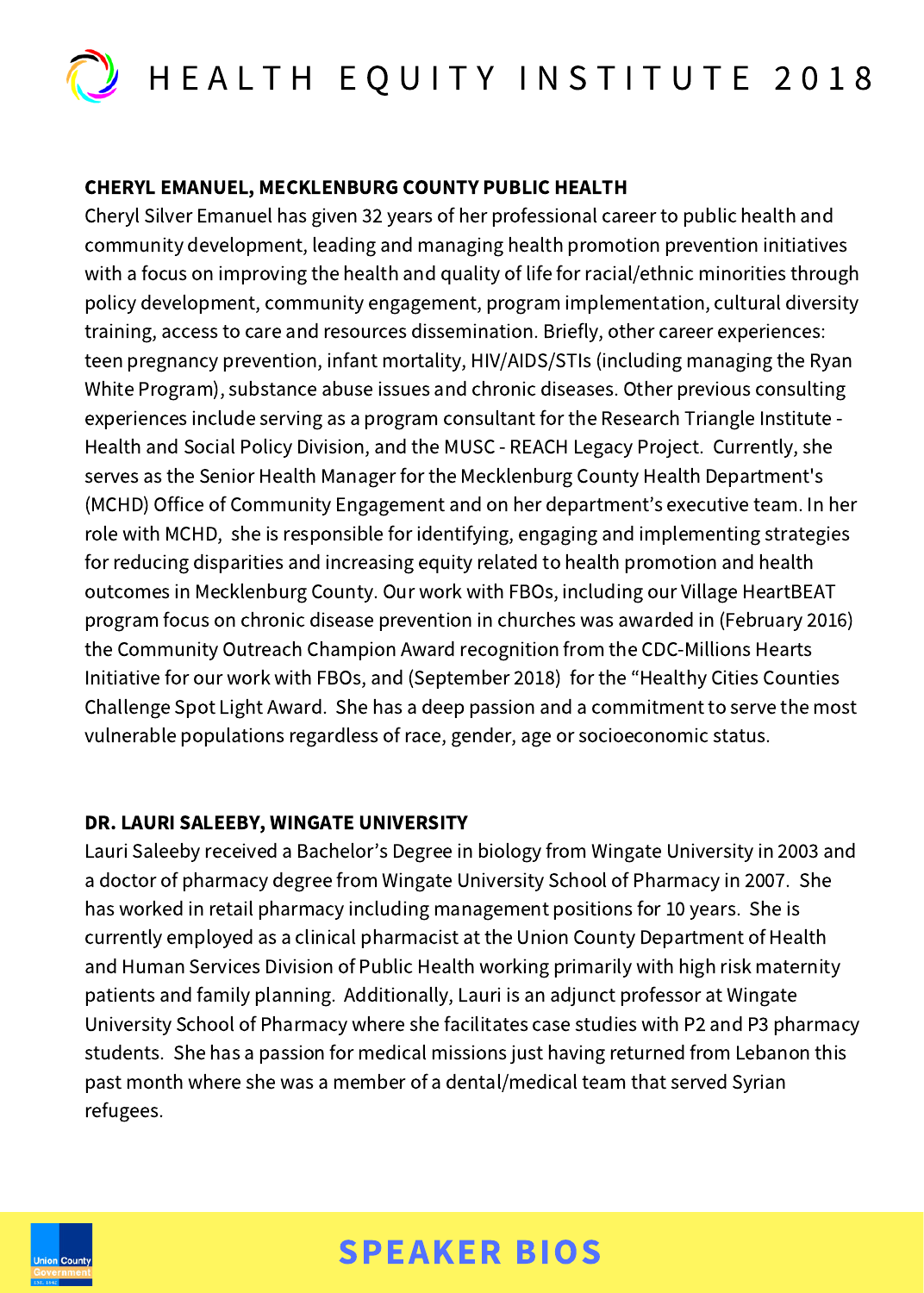

#### TONIA WOODBURY, WELLS FARGO, VP SUPPLIER DIVERSITY MANAGER

Tonia Woodbury is a nationally renowned speaker on diversity and inclusion trends, relationship building and personal and business branding. With more than 20 years of experience in financial services, marketing and human resources, she is an expert in supply chain management, marketing communications and consensus-building in the areas of supplier diversity, HR training and technology for high-growth companies. As Vice President and Supplier Diversity Manager at Wells Fargo, Woodbury helps manage the strategic approach to diverse supplier inclusion efforts for four internal Lines of Business including one of the largest, the Consumer Lending Group. Prior to this promotion, Woodbury managed the strategic direction for corporate sponsorships and supplier diversity outreach activities, as well as development of the company's overall marketing and communications strategy for supplier diversity. Ms. Woodbury serves on the board of the Women Presidents' Educational Organization – NY; and in 2017 was appointed to the Business Advisory Committee for the City of Charlotte. She is a member of the National Black MBA Association, the local chapter of the Project Management Institute, Delta Sigma Theta, Sorority Inc. Charlotte Alumnae Chapter and a Life Member of the South Carolina State University Alumni Association. Tonia earned her B.S. in Business Administration from South Carolina State University and her MBA in Marketing from Clark Atlanta University.

#### BRYAN EDWARDS, DIRECTOR, UNION EMERGENCY MEDICAL SERVICES

Bryan began his career in the mid 80s by taking an EMT class while a teenager. Becoming interested in the field as a career he quickly started a job as an EMT. Almost immediately he began taking Paramedic classes and obtained his Credentials in '90. Bryan was fortunate enough to get a job with Union EMS in '91 and remained there as a Paramedic until 1999. It was then that he moved to Mecklenburg County EMS and remained there for over 16 years moving through the ranks up to the Position of Operations Manager. In early 2015, he was approached about taking on the role of EMS Chief for Union EMS. After much thought and prayer, Bryan eagerly accepted the challenge and has remained in this position ever since. He considers it being able to finally 'come home'. Bryan obtained his AAS from Gaston College in 2003 in EMS and from Western Carolina University in 2006 with a BS in Emergency Care. I returned to Western Carolina University and graduated again in 2010, this time with a Masters Degree in Healthcare Administration with a concentration in Emergency Medical Services. Bryan is married to his wonderful wife Annette who is an RN and has two great kids; Joshua 12 and Mallory 10.

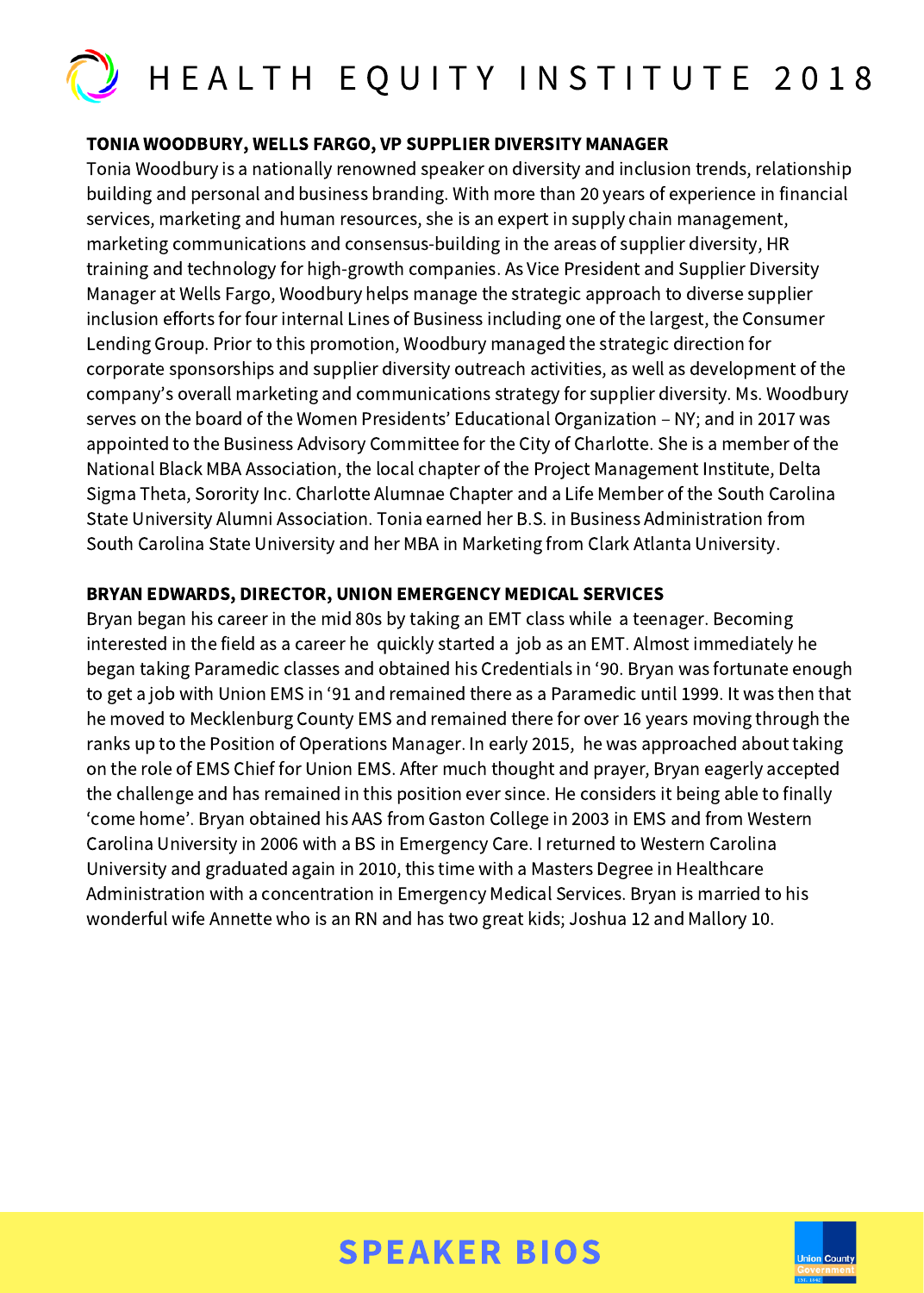

### TRACI COLLEY, MSEH, REHS ENVIRONMENTAL HEALTH MANAGER, UNION COUNTY

Traci Colley is Environmental Health Manager with the Public Health Division of Union County NC. She earned a Bachelor's Degree in Earth Science-Geology from the University of North Carolina-Charlotte and Master of Science in Environmental Health (Magna cum laude) from East Carolina University before becoming Environmental Health Division Manager in 2015. She has twenty-four years of field and management experience and has conducted advanced research on arsenic in private well water supplies, indoor air quality and children's environmental health issues. She developed and implemented the Children's Environmental Health Program in Union County. She was awarded training grants from the National Environmental Health Association/EPA and CDC/NC Division of Public Health, Children's Environmental Health Branch for Indoor Air Quality/Asthma, Tools for Schools and the Healthy Homes Program. In addition to being a Registered Environmental Health Specialist, she is a Certified Healthy Homes Specialist through the National Environmental Health Association. She is a member of the Board of Directors for Safe Kids and Communities of Union County and Advisory Council Member for the School Health Advisory Council and the Union County Cooperative Extension Family and Consumer Sciences Program. She is also a member of the North Carolina Lead Ad Hoc Task Force and Local Emergency Planning Committee.

She has been married to her best friend Jamie for 25 years and they have three wonderful kids: Will, Aaron and Susannah. When not cheering at soccer games, she can be found running, reading or hiking in a national park.

### CATHY HENDERSON, MECKLENBURG COUNTY PUBLIC HEALTH

A native of Charlotte, North Carolina, Cathy has had a career-long reputation centered on shaping programs to increase positive outcomes for children and families. She holds an undergraduate degree in Psychology and Master's degrees in Theological Studies (counseling concentration) and Organizational Development (conflict resolution concentration). With 6 years in direct services and 15 years in leadership, Cathy is a catalyst for positive change and has been recognized for her program development, winning communication and collaborative relationship-building skills. She carries a charisma born from passion for life and compassion for people. One of her greatest joys is seeing people experience a "light bulb" moment that sparks motivation and action. Cathy currently works as a Maternal and Child Health Program Supervisor with Mecklenburg County Public Health. Her team focuses on improving outcomes for Birth-5 children and their families.

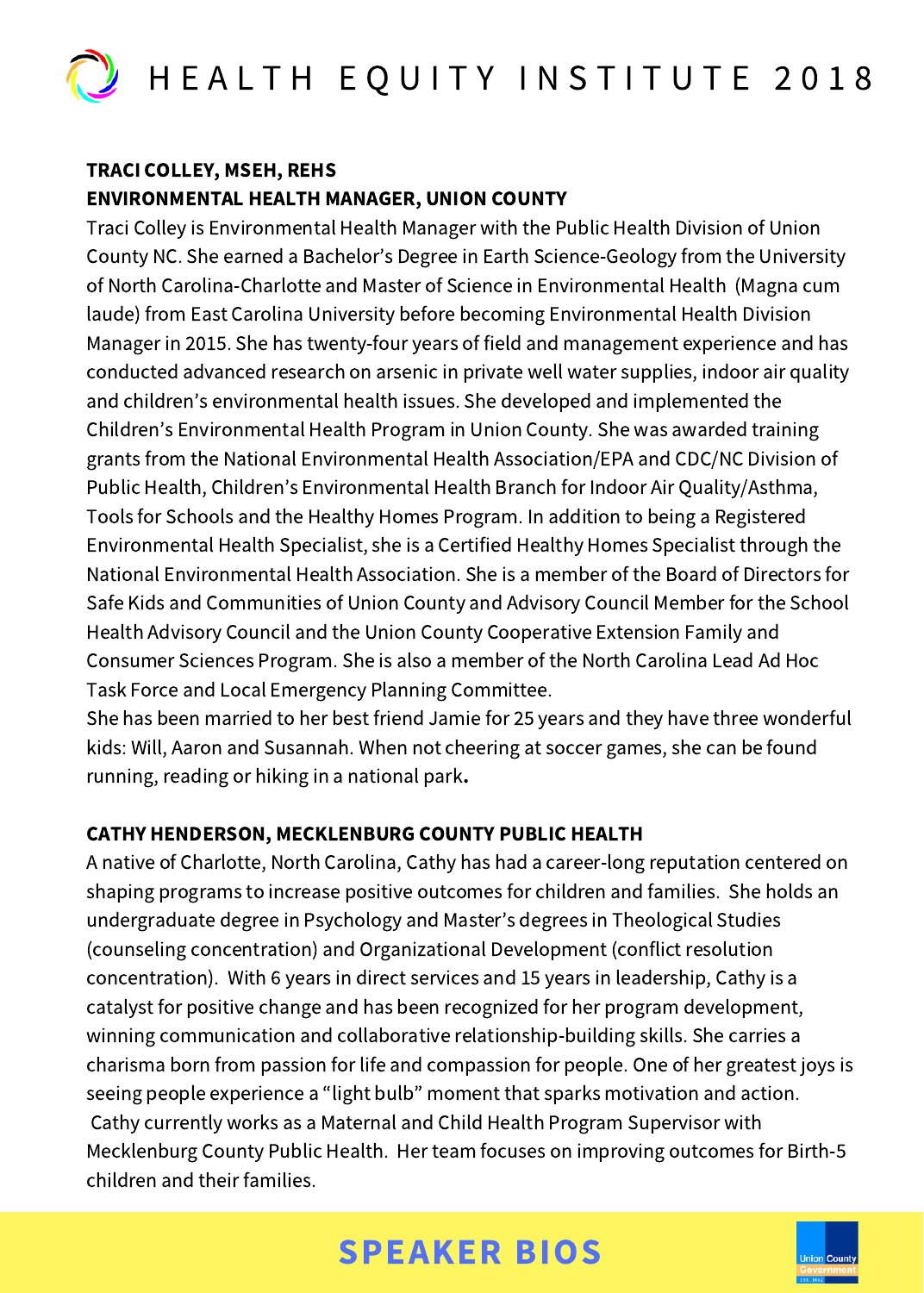

# PLANNING COMMITEE

DR. AUDREA CAESAR, CHAIR ALISA ETTERS CHRISTI PHILLIPS CRYSTAL ROBINSON DALE LOUDER DEVONYIA MOBLEY ERICA CLAIBORNE JENNIFER GREENLEE JONDREA PAGE NICOLE BLEVINS STEVE RAMSEY

ACKNOWLEDGEMENTS